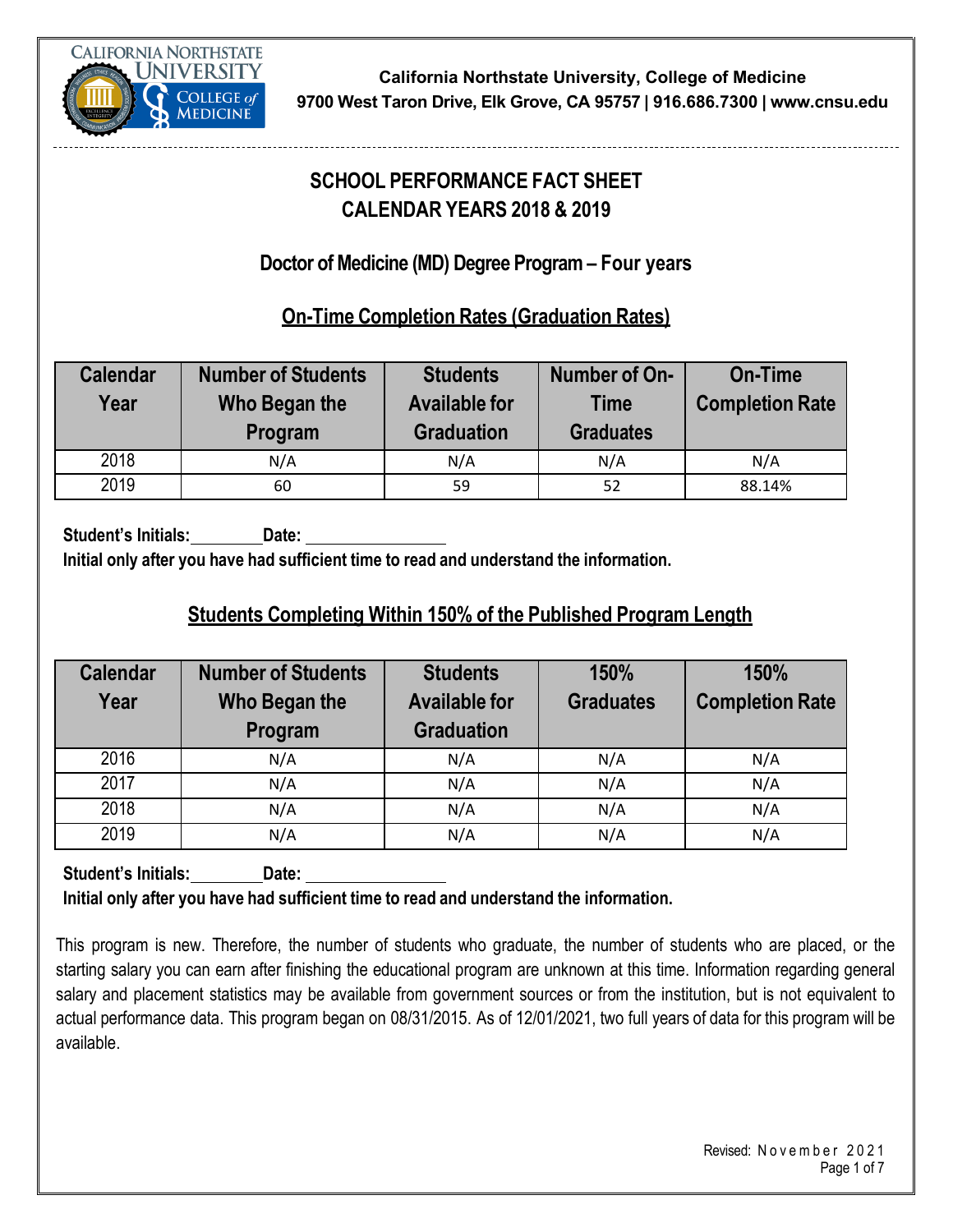

#### **Job Placement Rates** *(includes data for the two calendar years prior to reporting)*

| <b>Calendar</b> | <b>Number of</b> | <b>Number of</b> | <b>Graduates</b>     | <b>Graduates</b> | <b>Placement Rate %</b> |
|-----------------|------------------|------------------|----------------------|------------------|-------------------------|
| Year            | <b>Students</b>  | <b>Graduates</b> | <b>Available for</b> | Employed in the  | <b>Employed in the</b>  |
|                 | <b>Who</b>       |                  | <b>Employment</b>    | <b>Field</b>     | <b>Field</b>            |
|                 | <b>Began</b>     |                  |                      |                  |                         |
|                 | Program          |                  |                      |                  |                         |
| 2018            | N/A              | N/A              | N/A                  | N/A              | N/A                     |
| 2019            | 60               | 52               | 52                   | 52               | 100%                    |

You may obtain from the institution a list of the employment positions determined to be in the field for which a student received education and training. **Please contact the Office of Student Affairs and Admission at California Northstate University College of Medicine by emailing COMadmissions@cnsu.edu.**

**Gainfully Employed Categories** *(includes data for the two calendar years prior to reporting)*

| <b>Calendar Year</b> | <b>Graduate Employed</b> | <b>Graduates Employed in the</b>   | <b>Total Graduates</b> |
|----------------------|--------------------------|------------------------------------|------------------------|
|                      | in the Field             | <b>Field at Least 30 Hours Per</b> | <b>Employed in the</b> |
|                      | 20-29 Hours Per          | <b>Week</b>                        | <b>Field</b>           |
|                      | <b>Week</b>              |                                    |                        |
| 2018                 | N/A                      | N/A                                | N/A                    |
| 2019                 |                          | 52                                 | 52                     |

#### **Part-Time vs. Full-Time Employment**

# **Single Position vs. Concurrent Aggregated Position**

| <b>Calendar Year</b> | <b>Graduates</b><br><b>Employed in the</b><br><b>Field in a Single</b><br><b>Position</b> | <b>Graduates Employed in the</b><br><b>Field in Concurrent</b><br><b>Aggregated Positions</b> | <b>Total Graduates</b><br><b>Employed in the</b><br><b>Field</b> |
|----------------------|-------------------------------------------------------------------------------------------|-----------------------------------------------------------------------------------------------|------------------------------------------------------------------|
| 2018                 | N/A                                                                                       | N/A                                                                                           | N/A                                                              |
| 2019                 | 45                                                                                        |                                                                                               | 52                                                               |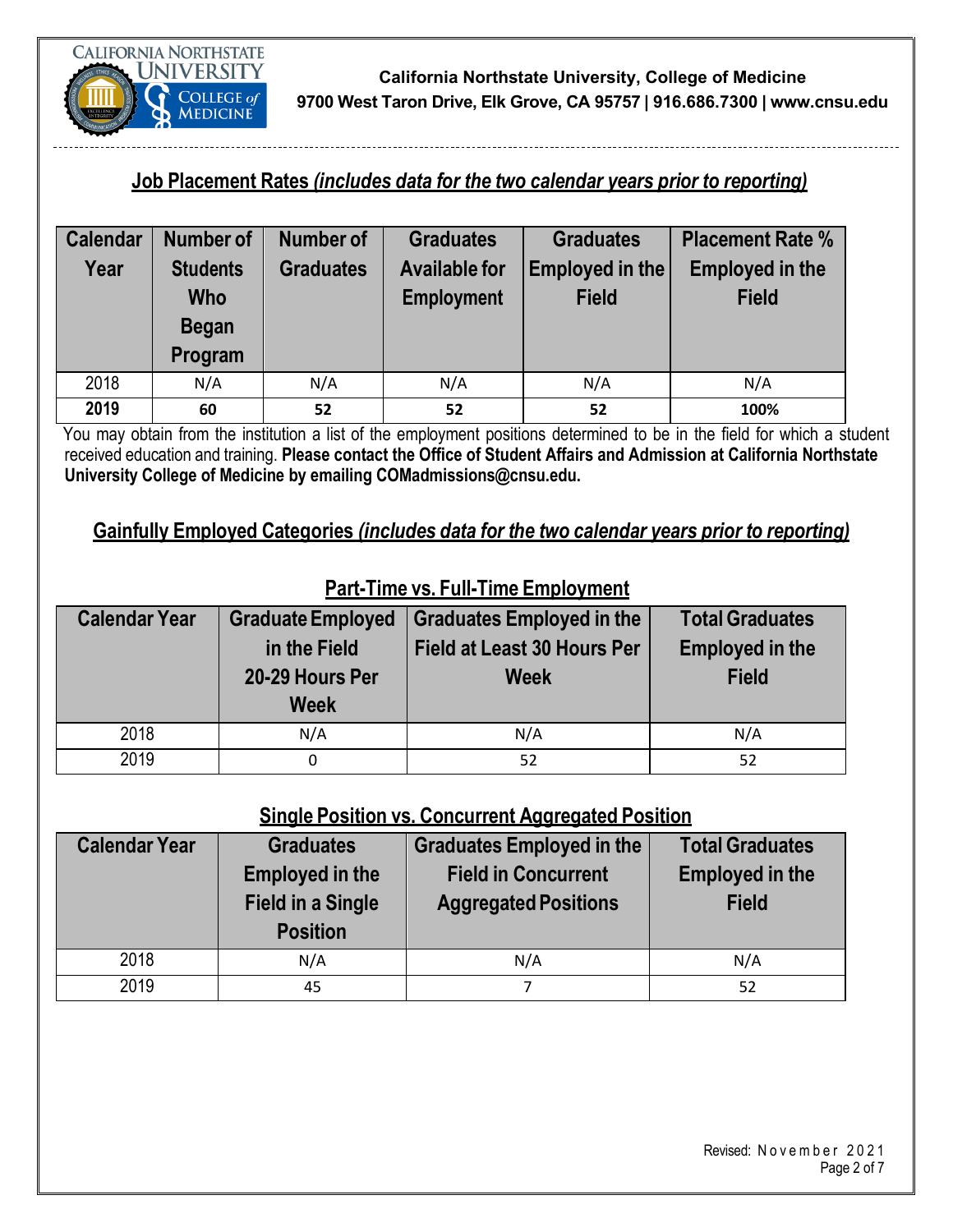

#### **Self-Employed / Freelance Positions**

| <b>Calendar Year</b> | <b>Graduates Employed who are Self-</b><br><b>Employed or Working Freelance</b> | <b>Total Graduates</b><br><b>Employed in the Field</b> |
|----------------------|---------------------------------------------------------------------------------|--------------------------------------------------------|
| 2018                 | N/A                                                                             | N/A                                                    |
| 2019                 |                                                                                 | 52                                                     |

#### **InstitutionalEmployment**

| <b>Calendar Year</b> | <b>Graduates Employed in the Field who are</b><br><b>Employed by the Institution, an Employer</b><br>Owned by the Institution, or an Employer<br>who Shares Ownership with the<br>Institution. | <b>Total Graduates</b><br><b>Employed in the Field</b> |
|----------------------|------------------------------------------------------------------------------------------------------------------------------------------------------------------------------------------------|--------------------------------------------------------|
| 2018                 | N/A                                                                                                                                                                                            | N/A                                                    |
| 2019                 | 0                                                                                                                                                                                              | 52                                                     |

**Student's Initials: Date:**

**Initial only after you have had sufficient time to read and understand the information.**

#### **License Examination Passage Rates**

| <b>Calendar</b><br>Year | Number of<br><b>Graduates in</b><br><b>Calendar Year</b> | Number of<br><b>Graduates</b><br><b>Taking Exam</b> | <b>Number Who</b><br><b>Passed First</b><br><b>Available Exam</b> | <b>Number Who</b><br><b>Failed First</b><br><b>Available</b><br>Exam | <b>Passage</b><br><b>Rate</b> |
|-------------------------|----------------------------------------------------------|-----------------------------------------------------|-------------------------------------------------------------------|----------------------------------------------------------------------|-------------------------------|
| 2018                    | N/A                                                      | N/A                                                 | N/A                                                               | N/A                                                                  | N/A                           |
| 2019                    | 52                                                       | 52                                                  | 49                                                                |                                                                      | 94%                           |

**Student's Initials: Date: Initial only after you have had sufficient time to read and understand the information.**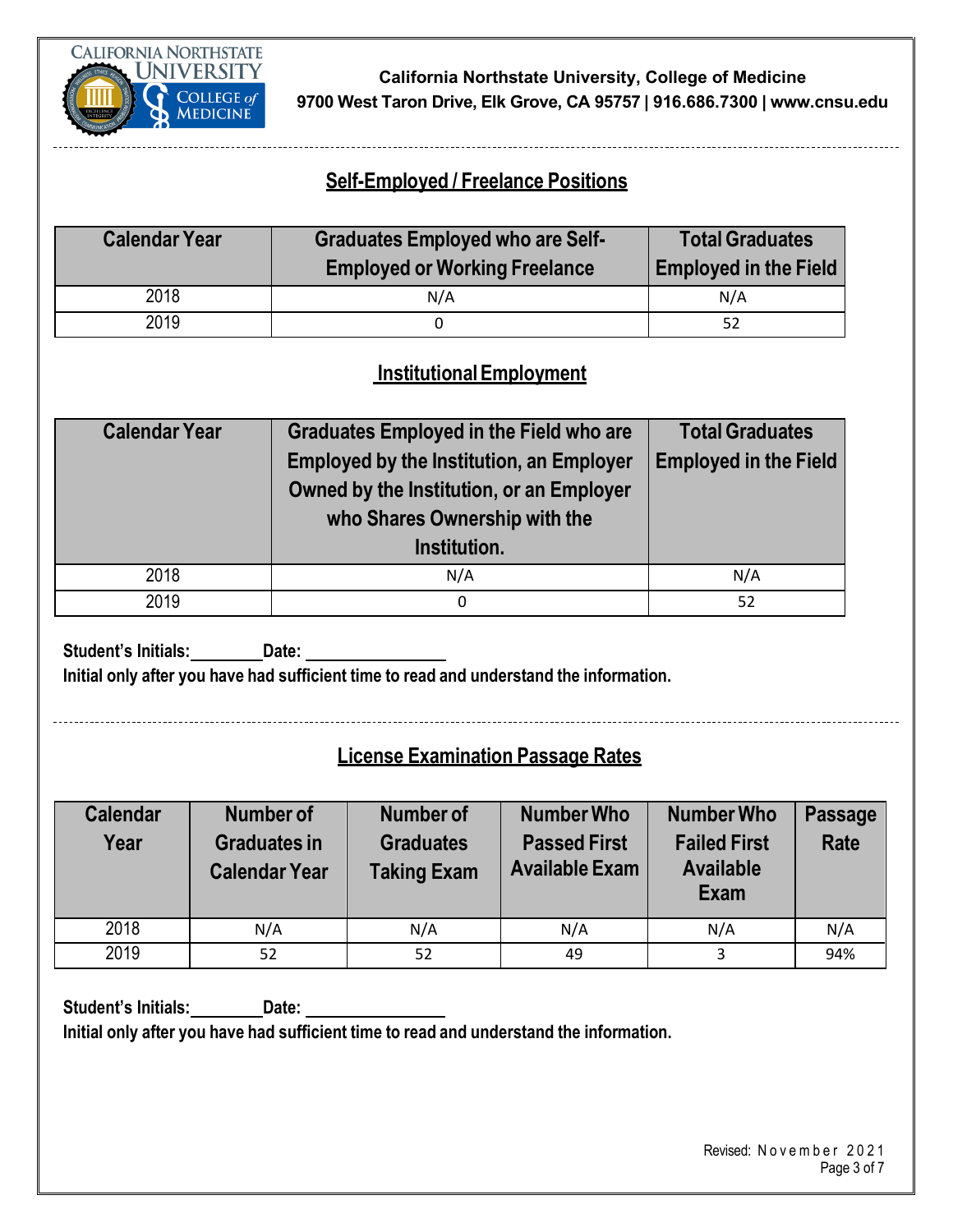

**1**

#### **Salary and Wage Information**

#### **Annual salary and wages reported for graduates employed in the field.**

| <b>Calendar</b><br>Year | <b>Graduates</b><br><b>Available for</b><br><b>Employment</b> | <b>Graduates</b><br><b>Employed in</b><br><b>Field</b> | \$20,001<br>\$25,000 | \$35,001<br>٠<br>\$40,000 | \$40,001<br>\$45,000 | \$45,001<br>н<br>\$50,000 | \$50,001<br>\$55,000 |
|-------------------------|---------------------------------------------------------------|--------------------------------------------------------|----------------------|---------------------------|----------------------|---------------------------|----------------------|
| 2018                    | NΑ                                                            | <b>NA</b>                                              | ٠                    | $\blacksquare$            | ٠                    | $\blacksquare$            |                      |
| 2019                    | 52                                                            | 52                                                     |                      |                           |                      |                           |                      |
|                         |                                                               |                                                        |                      |                           |                      |                           |                      |

| <b>Calendar</b><br>Year | <b>Graduates</b><br><b>Available for</b><br><b>Employment</b> | <b>Graduates</b><br><b>Employed in</b><br><b>Field</b> | \$55,001<br> \$60,000 | \$60,001<br>\$65,000 | \$65,001<br>\$70,000 | \$70,001<br>\$75,000 | \$75,001<br>\$80,000 |
|-------------------------|---------------------------------------------------------------|--------------------------------------------------------|-----------------------|----------------------|----------------------|----------------------|----------------------|
| 2018                    | ΝA                                                            | ΝA                                                     | ٠                     | ٠                    | ٠                    | ٠                    |                      |
| 2019                    | 52                                                            | 52                                                     | ۰                     | $\blacksquare$       |                      |                      |                      |

| <b>Calendar</b><br>Year | <b>Graduates</b><br><b>Available for</b><br><b>Employment</b> | <b>Graduates</b><br><b>Employed in</b><br><b>Field</b> | \$80,001<br>\$85,000 | \$85,001<br>٠<br>\$90,000 | \$90,001<br>\$95,000 | \$95,001<br> \$100,000 | Over<br>\$100,000 |
|-------------------------|---------------------------------------------------------------|--------------------------------------------------------|----------------------|---------------------------|----------------------|------------------------|-------------------|
| 2018                    | 52                                                            | 52                                                     | $\blacksquare$       | ٠                         | ٠                    | $\blacksquare$         | ж.                |
| 2019                    | ΝA                                                            | ΝA                                                     | ٠                    | ٠                         | ٠                    | ٠                      | ٠                 |

| <b>Calendar</b><br>Year | <b>Graduates</b><br><b>Available for</b><br><b>Employment</b> | <b>Graduates</b><br><b>Employed in</b><br><b>Field</b> | <b>No Salary</b><br><b>Information</b><br><b>Reported</b> |
|-------------------------|---------------------------------------------------------------|--------------------------------------------------------|-----------------------------------------------------------|
| 2018                    | ΝA                                                            | ΝA                                                     | ٠                                                         |
| 2019                    | 52                                                            | 52                                                     | 52                                                        |

A list of sources used to substantiate salary disclosures is available from the school. **Please contact the Office of Student Affairs and Admission at California Northstate University College of Medicine by emailing COMadmissions@cnsu.edu.**

**Student's Initials:** Date: **Initial only after you have had sufficient time to read and understand the information.**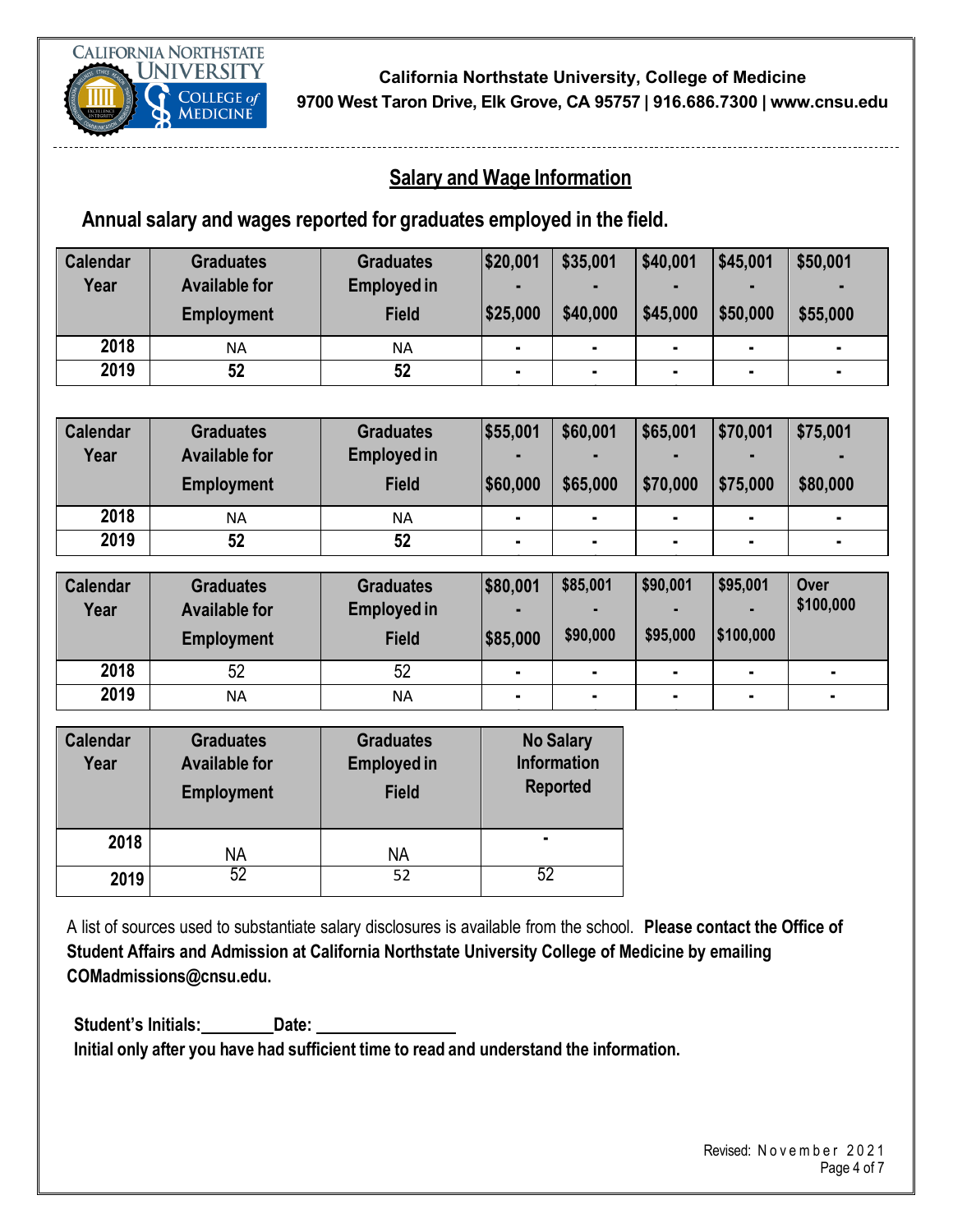

#### **Cost of Educational Program**

Total charges for the program for students completing on time in 2018: N/A Total charges may be higher for students that do not complete on time.

Total charges for the program for students completing on time in 2019: \$233,243 Total charges may be higher for students that do not complete on time.

**Student's Initials: Date: Initial only after you have had sufficient time to read and understand the information.**

#### **Federal Student Loan Debt**

California Northstate University is eligible, but chooses not to participate in federal student aid programs. Therefore, students who attend this institution do not have federal student loans.

**Student's Initials: Date: Initial only after you have had sufficient time to read and understand the information.**

This fact sheet is filed with the Bureau for Private Postsecondary Education. Regardless of any information you may have relating to completion rates, placement rates, starting salaries, or license exam passage rates, this fact sheet contains the information as calculated pursuant to state law.

Any questions a student may have regarding this fact sheet that have not been satisfactorily answered by the institution may be directed to the Bureau for Private Postsecondary Education at 1747 N. Market Blvd, Suite 225, Sacramento, CA 95834, [www.bppe.ca.gov,](http://www.bppe.ca.gov/) toll-free telephone number (888) 370-7589 or by fax (916) 263-1897.

Student Name - Print

Student Signature Date Controllers and Date Date Date

School Official Date Contract Contract Contract Contract Contract Contract Contract Contract Contract Contract Contract Contract Contract Contract Contract Contract Contract Contract Contract Contract Contract Contract Con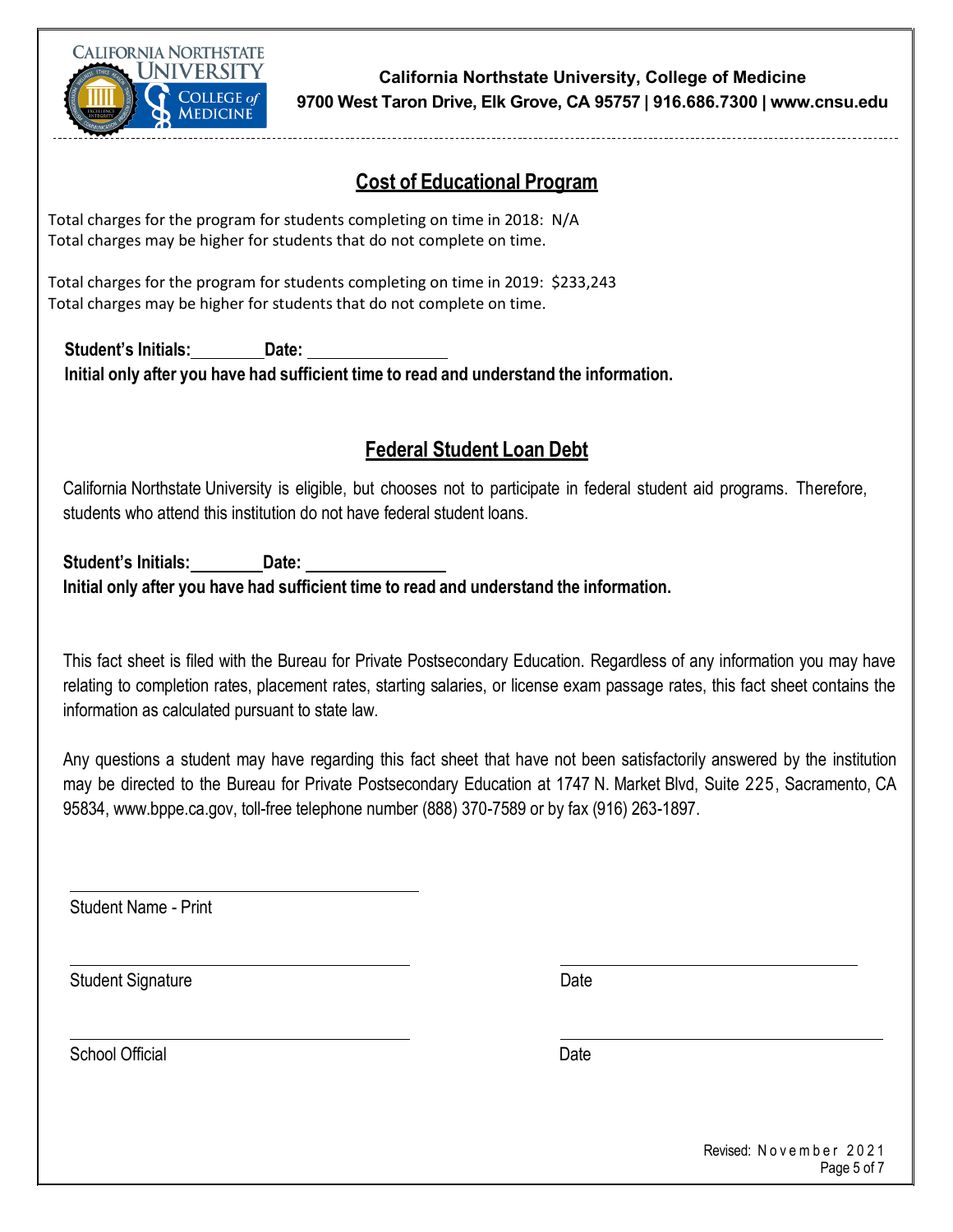

### **Definitions**

- "Number of Students Who Began the Program" means the number of students who began a program who were scheduled to complete the program within 100% of the published program length within the reporting calendar year and excludes all students who cancelled during the cancellation period.
- "Students Available for Graduation" is the number of students who began the program minus the number of students who have died, been incarcerated, or been called to active military duty.
- "Number of On-time Graduates" is the number of students who completed the program within 100% of the published program length within the reporting calendar year.
- "On-time Completion Rate" is the number of on-time graduates divided by the number of students available for graduation.
- "150% Graduates" is the number of students who completed the program within 150% of the program length (includes on-time graduates).
- "150% Completion Rate" is the number of students who completed the program in the reported calendar year within 150% of the published program length, including on-time graduates, divided by the number of students available for graduation.
- "Graduates Available for Employment" means the number of graduates minus the number of graduates unavailable for employment.
- "Graduates Unavailable for Employment" means the graduates who, after graduation, die, become incarcerated, are called to active military duty, are international students that leave the United States or do not have a visa allowing employment in the United States, or are continuing their education in an accredited or bureau-approved postsecondary institution.
- "Graduates Employed in the Field" means graduates who beginning within six months after a student completes the applicable educational program are gainfully employed, whose employment has been reported, and for whom the institution has documented verification of employment. For occupations for which the state requires passing an examination, the six months period begins after the announcement of the examination results for the first examination available after a student completes an applicable educational program.
- "Placement Rate Employed in the Field" is calculated by dividing the number of graduates gainfully employed in the field by the number of graduates available for employment.
- "Number of Graduates Taking Exam" is the number of graduates who took the first available exam in the reported calendar year.